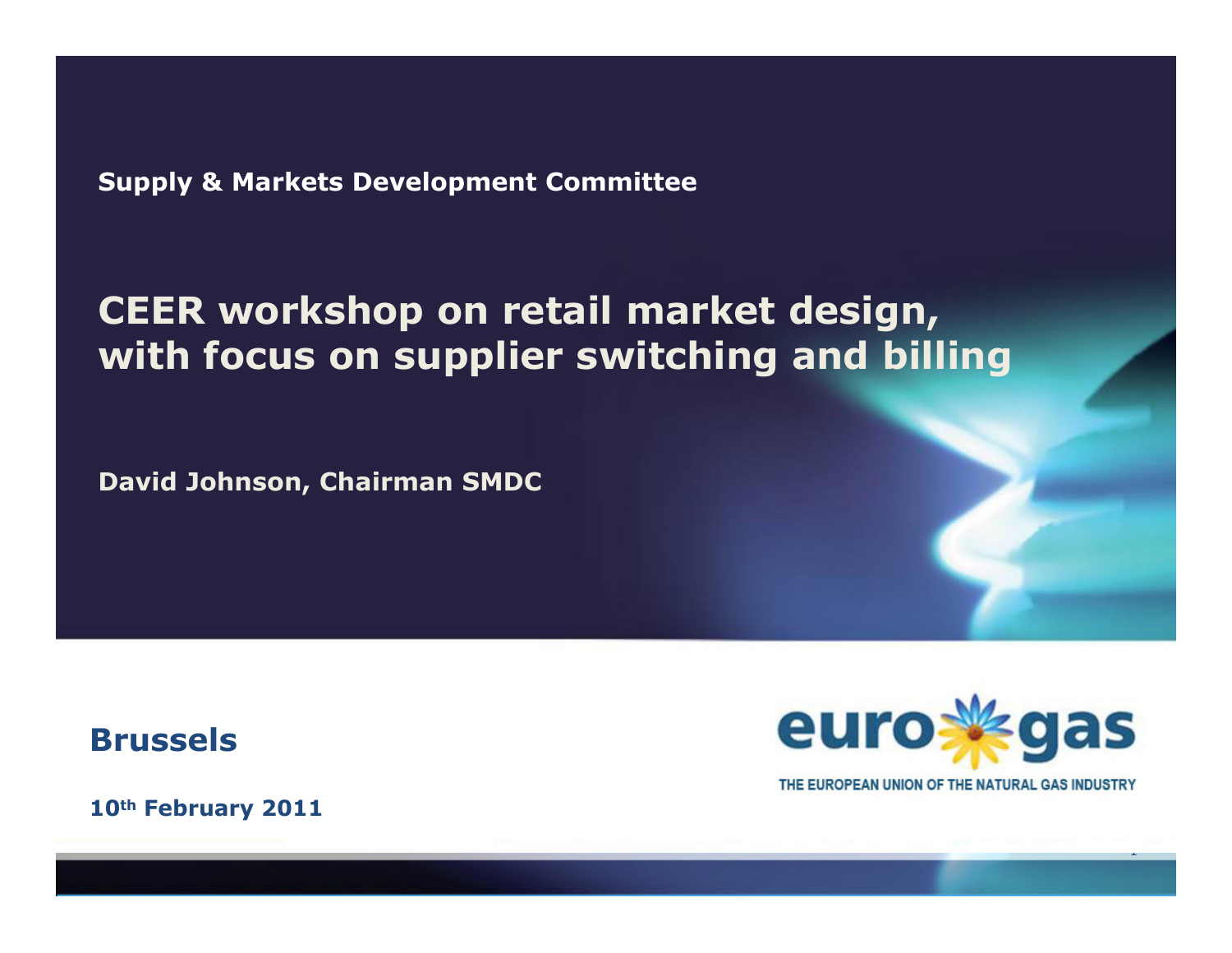

## Market design

#### Some key points from Commission report to CEF 2010

- $\bullet$  Pre-requisites for well-functioning markets
	- Liquid wholesale markets (not considered here)
	- Active and empowered customers
	- Efficient and effective processes
	- Intelligent and adequately resourced regulators
- •**Customers** 
	- Clearly defined roles & responsibilities of market actors
	- Rules for ownership & handling of consumption data
	- Customer information expectations & rights
- $\bullet$  Processes
	- DSO as neutral market facilitator
	- Efficient customer switching processes
	- Standards and requirements for DSO quality of service
- •**Regulators** 
	- Competition & regulation
	- Retail market monitoring & indicators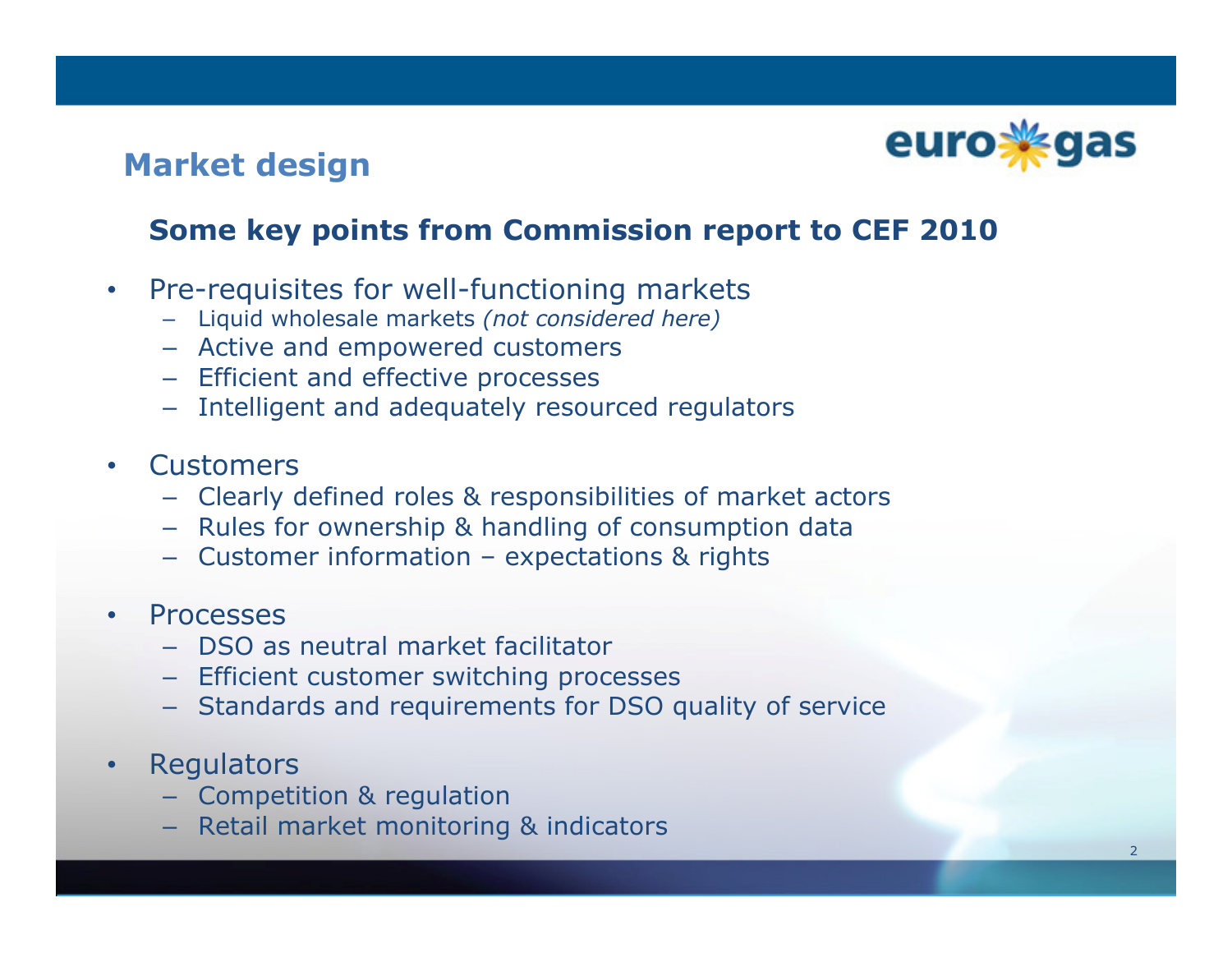

## CEER workshop on retail market design - customers

#### Focus on customers and the customer experience…

- Clearly defined roles & responsibilities of market actors
	- Customers should be clear on who to contact on specific issues
	- Supplier as customer's primary point of contact (in `smart' world too)<br>– Suppliers innovate & compete customers choose
	- Suppliers innovate & compete customers choose
- $\bullet$  Rules for ownership & handling of consumption data
	- Customer should have confidence information will be correctly handled
	- Smart meters mean more data can be gathered, greater sensitivity of data
- $\bullet$  Customer information – expectations & rights
	- Need for greater safeguards in smart meter world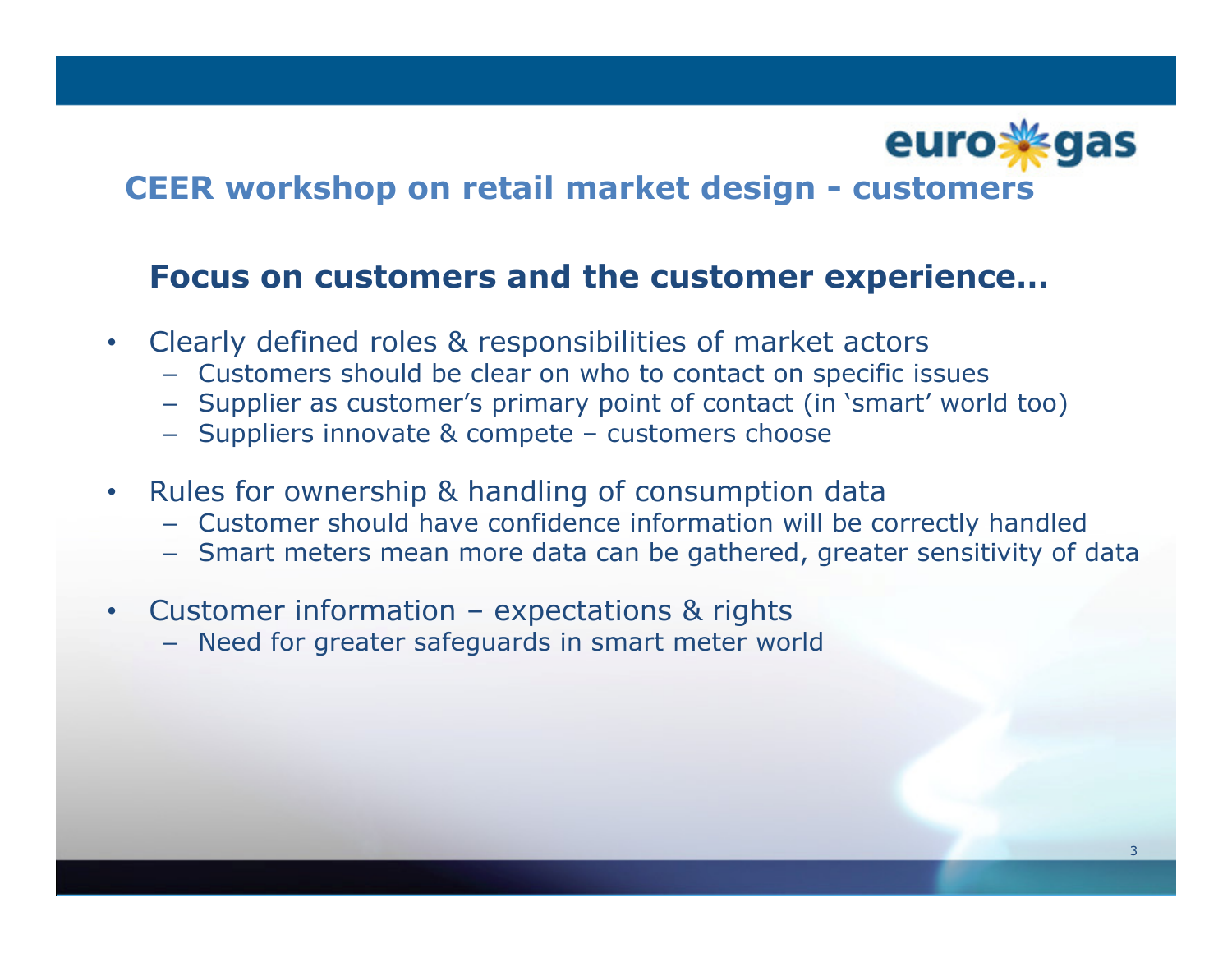

### CEER workshop on retail market design - processes

#### Focus on pre-requisites for switching…

- $\bullet$  DSO as neutral market facilitator
	- Level playing field, minimise entry barriers
- $\bullet$  Efficient customer switching processes
	- Good processes
	- Good data quality
	- Customer service / satisfaction
- $\bullet$  Standards and requirements for DSO quality of service
	- Supplier & customer confidence in switching service, meter reading
	- Closing account billing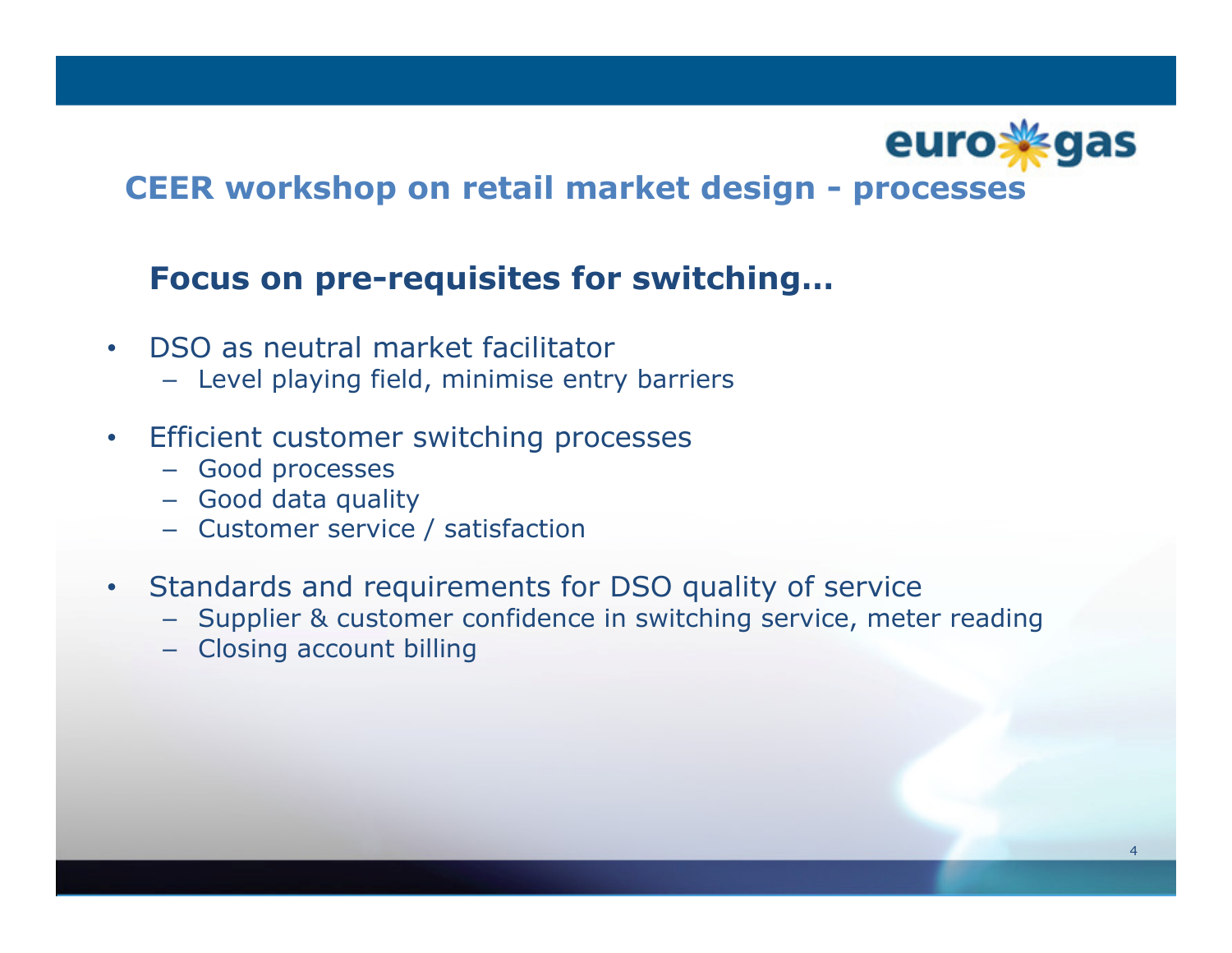

# CEER workshop on retail market design - regulators Suggested approach

- $\bullet$  Customer interface & contract models
	- Ensure level playing field / neutrality
- • Retail market monitoring & indicators
	- Monitoring & indicators can help identify structural or operational problems at MS level, but not substitute for market review
	- Recognise competition will never develop satisfactorily if there are artificially<br>low retail prices
- $\bullet$  Regulation
	- Appropriate and proportionate legislation, complemented by smart regulation
	- Consumer safeguards yes, but must be proportionate, maximum space to innovate & compete
	- Need for stability
- •**Billing** 
	- Recommendations of Commission WG on paper bills still valid
	- Billing formats are improving
	- Share good practice but allow plenty of scope & flexibility
	- Growth of internet billing in last 2 years; paper bills gradually superseded <sub>5</sub>